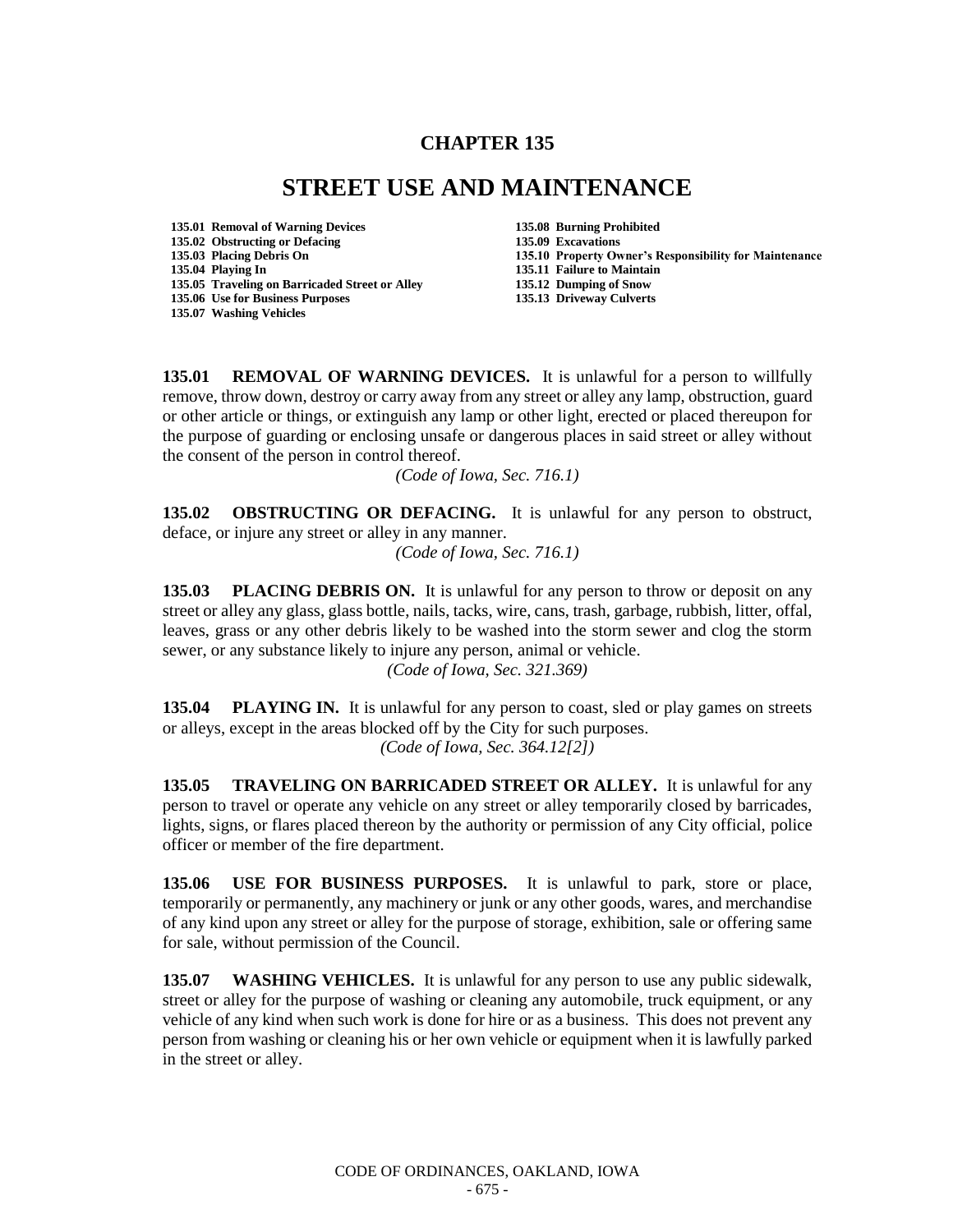**135.08 BURNING PROHIBITED.** No person shall burn any trash, leaves, rubbish or other combustible material in any curb and gutter or on any paved or surfaced street or alley.

**135.09 EXCAVATIONS.** No person shall dig, excavate or in any manner disturb any street, parking or alley except in accordance with the following:

1. Permit Required. No excavation shall be commenced without first obtaining a permit therefor. A written application for such permit shall be filed with the City and shall contain the following:

A. An exact description of the property, by lot and street number, in front of or along which it is desired to excavate;

B. A statement of the purpose, for whom and by whom the excavation is to be made;

C. The person responsible for the refilling of said excavation and restoration of the street or alley surface; and

D. Date of commencement of the work and estimated completion date.

2. Public Convenience. Streets and alleys shall be opened in the manner which will cause the least inconvenience to the public and admit the uninterrupted passage of water along the gutter on the street.

3. Barricades, Fencing and Lighting. Adequate barricades, fencing and warning lights meeting standards specified by the City shall be so placed as to protect the public from hazard. Any costs incurred by the City in providing or maintaining adequate barricades, fencing or warning lights shall be paid to the City by the permit holder/property owner.

4. Bond Required. The applicant shall post with the City a penal bond in the minimum sum of one thousand dollars (\$1,000.00) issued by a surety company authorized to issue such bonds in the State. The bond shall guarantee the permittee's payment for any damage done to the City or to public property, and payment of all costs incurred by the City in the course of administration of this section. In lieu of a surety bond, a cash deposit of one thousand dollars (\$1,000.00) may be filed with the City.

5. Insurance Required. Each applicant shall also file a certificate of insurance indicating that the applicant is carrying public liability insurance in effect for the duration of the permit covering the applicant and all agents and employees for the following minimum amounts:

A. Bodily Injury - \$50,000.00 per person; \$100,000.00 per accident.

B. Property Damage - \$50,000.00 per accident.

6. Restoration of Public Property. Streets, sidewalks, alleys and other public property disturbed in the course of the work shall be restored to the condition of the property prior to the commencement of the work, or in a manner satisfactory to the City, at the expense of the permit holder/property owner.

7. Inspection. All work shall be subject to inspection by the City. Backfill shall not be deemed completed, nor resurfacing of any improved street or alley surface begun, until such backfill is inspected and approved by the City. The permit holder/property owner shall provide the City with notice at least twenty-four (24) hours prior to the time when inspection of backfill is desired.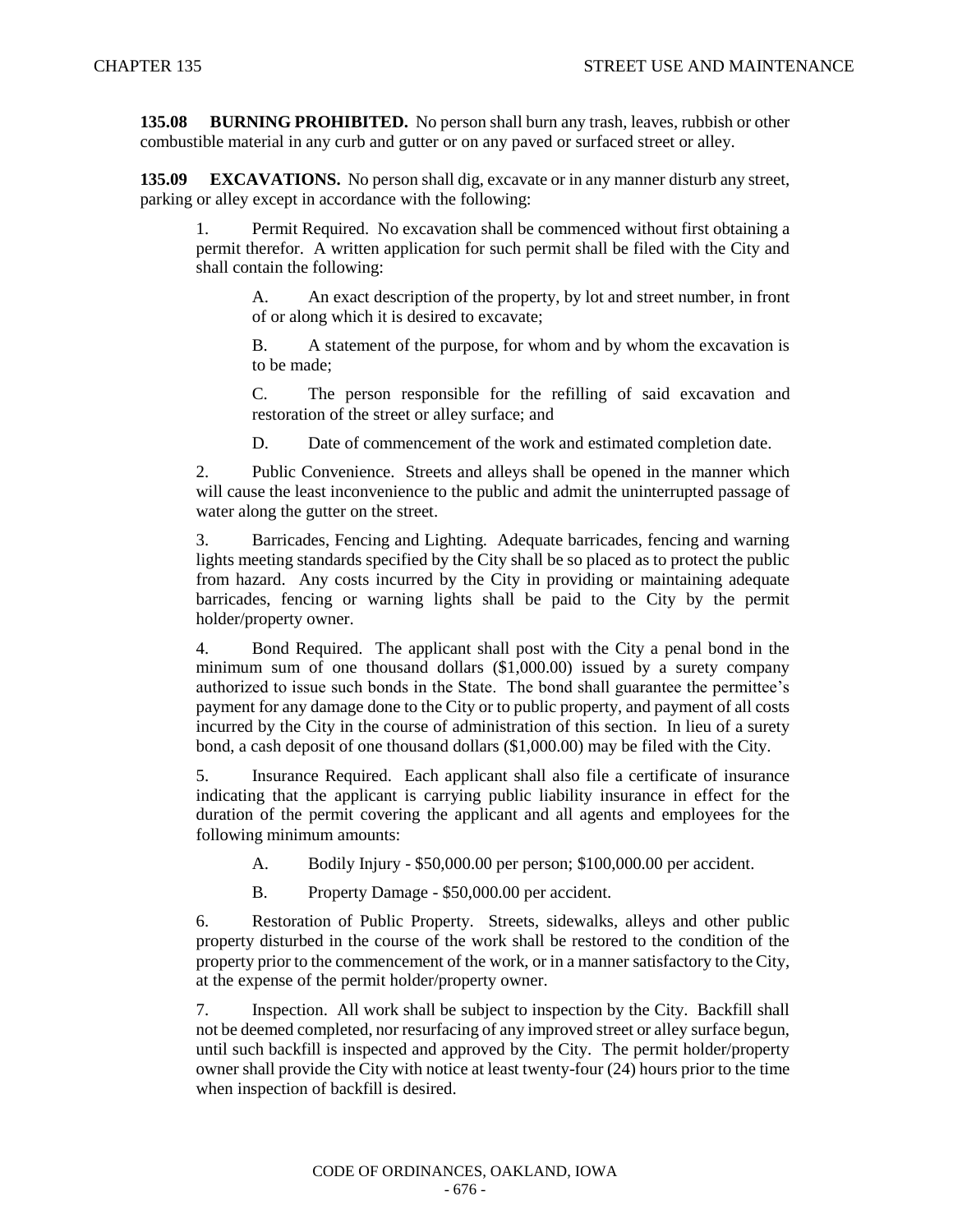l

8. Completion by the City. Should any excavation in any street or alley be discontinued or left open and unfinished for a period of twenty-four (24) hours after the approved completion date, or in the event the work is improperly done, the City has the right to finish or correct the excavation work and charge any expenses therefor to the permit holder/property owner.

9. Responsibility for Costs. All costs and expenses incident to the excavation shall be borne by the permit holder and/or property owner. The permit holder and owner shall indemnify the City from any loss or damage that may directly or indirectly be occasioned by such excavation.

10. Notification. At least forty-eight (48) hours prior to the commencement of the excavation, excluding Saturdays, Sundays and legal holidays, the person performing the excavation shall contact the Statewide Notification Center and provide the center with the information required under Section 480.4 of the *Code of Iowa*.

11. Permit Issued. Upon approval of the application and filing of bond and insurance certificate, a permit shall be issued. A separate permit shall be required for each excavation.

**135.10 PROPERTY OWNER'S RESPONSIBILITY FOR MAINTENANCE.** The abutting property owner shall maintain all property outside the lot and property lines and inside the curb lines upon public streets and shall keep such area in a safe condition, free from nuisances, obstructions, and hazards. In the absence of a curb, such property shall extend from the property line to that portion of the public street used or improved for vehicular purposes. The abutting property owner shall not be required to remove diseased trees or dead wood on the publicly owned property or right-of-way. Maintenance includes, but is not limited to, timely mowing, trimming trees and shrubs, and picking up litter and debris. The abutting property owner may be liable for damages caused by failure to maintain the publicly owned property or right-of-way.†

*(Code of Iowa, Sec. 364.12[2c])*

**135.11 FAILURE TO MAINTAIN.** If the abutting property owner does not perform an action required under the above section within a reasonable time, the City may perform the required action and assess the cost against the abutting property for collection in the same manner as a property tax.

*(Code of Iowa, Sec. 364.12[2e])* 

**135.12 DUMPING OF SNOW.** It is unlawful for any person to throw, push, or place or cause to be thrown, pushed or placed, any ice or snow from private property, sidewalks, or driveways onto the traveled way of a street or alley so as to obstruct gutters, or impede the passage of vehicles upon the street or alley or to create a hazardous condition therein; except where, in the cleaning of large commercial drives in the business district it is absolutely necessary to move the snow onto the street or alley temporarily, such accumulation shall be removed promptly by the property owner or agent. Arrangements for the prompt removal of such accumulations shall be made prior to moving the snow.

*(Code of Iowa, Sec. 364.12[2])*

**135.13 DRIVEWAY CULVERTS.** The property owner shall, at the owner's expense, install any culvert deemed necessary under any driveway or any other access to the owner's

<sup>†</sup> **EDITOR'S NOTE:** See also Section 136.04 relating to property owner's responsibility for maintenance of sidewalks.